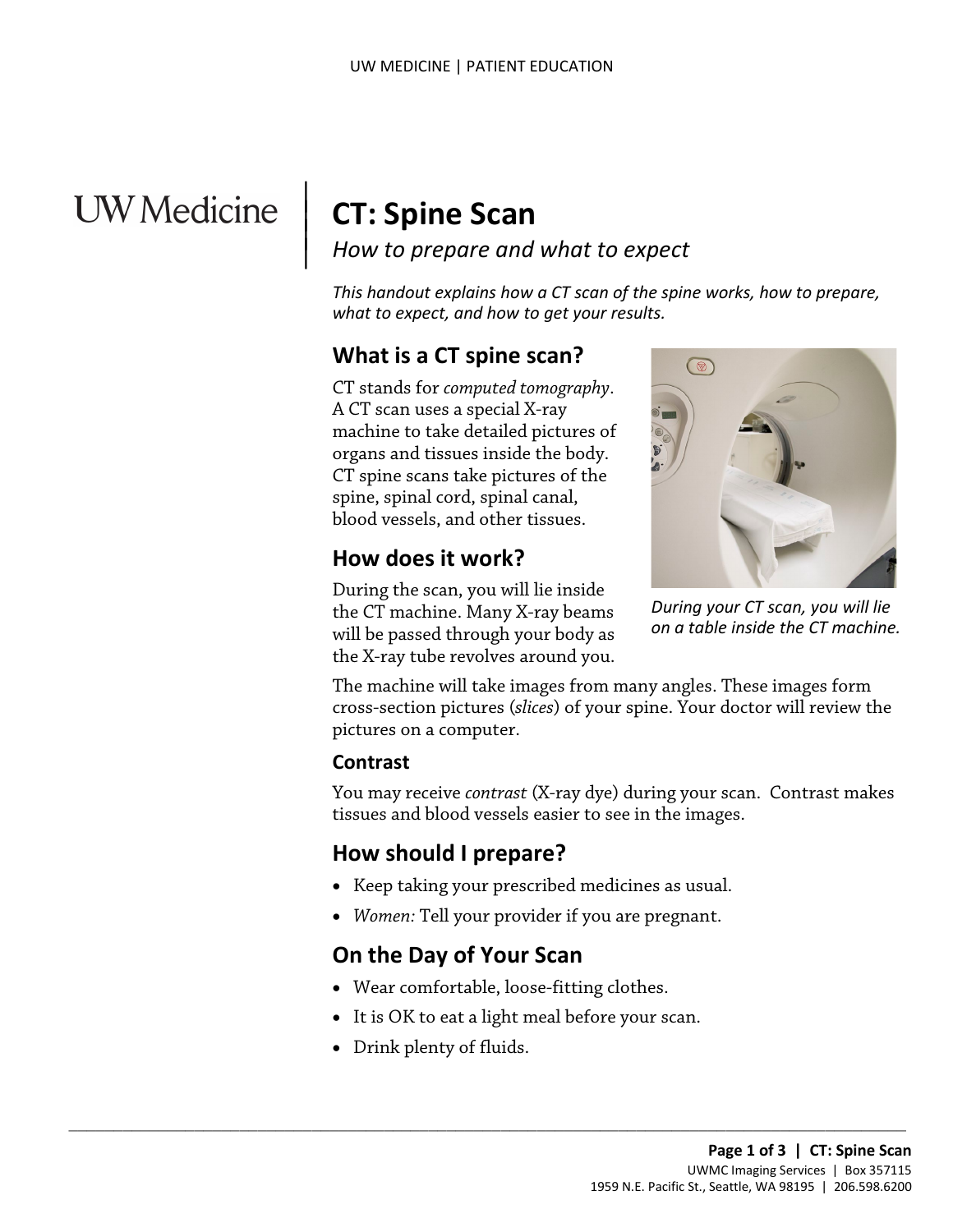

*A CT image of the spine*

#### **Before the Scan Begins**

- We may ask you to remove anything that contains metal, such as earrings, glasses, dentures, dental implants, bras, or zippers. Metal can affect the quality of the images.
- Tell the technologist if you have asthma, multiple myeloma, or any heart, kidney, or thyroid problems, or if you have diabetes, especially if you are taking Glucophage.
- *Women:* If there is any chance you may be pregnant, tell the CT technologist **before** the scan begins.

#### **If You Will Receive Contrast**

If you will receive contrast:

- We will place a small *intravenous* (IV) tube into your arm vein. This will be done before you enter the scanning room.
- We will place a small *intravenous* (IV) tube into your arm vein. If<br>will be done before you enter the scanning room.<br>• Before the injection, we will ask if you have ever had a serious<br>reaction to contrast or any other m • Before the injection, we will ask if you have ever had a serious reaction to contrast or any other medicine. Contrast contains iodine, which can cause a reaction if you are allergic to iodine.
	- If you have ever had an allergic reaction to contrast, we will ask you to take medicine to prevent a reaction to the contrast before your scan.

# **Can a family member or friend stay with me during the scan?**

- CT scans use X-rays. Because of this, you may not have a family member or friend in the CT room during the exam.
- For young patients, a parent may be able to stay in the room with their child to help ease fear and give comfort. The parent must wear a lead apron to limit exposure to the radiation used in the scan.

# **How is the CT scan done?**

 $\_$  ,  $\_$  ,  $\_$  ,  $\_$  ,  $\_$  ,  $\_$  ,  $\_$  ,  $\_$  ,  $\_$  ,  $\_$  ,  $\_$  ,  $\_$  ,  $\_$  ,  $\_$  ,  $\_$  ,  $\_$  ,  $\_$  ,  $\_$  ,  $\_$  ,  $\_$  ,  $\_$  ,  $\_$  ,  $\_$  ,  $\_$  ,  $\_$  ,  $\_$  ,  $\_$  ,  $\_$  ,  $\_$  ,  $\_$  ,  $\_$  ,  $\_$  ,  $\_$  ,  $\_$  ,  $\_$  ,  $\_$  ,  $\_$  ,

- You will lie on your back on a table. The CT technologist will help you get into position. We will use pillows to help you stay in position during the scan.
- The technologist will then leave the room. You will be alone in the room during the scan, but the technologist can see, hear, and speak with you through an intercom at all times.
- You will lie still while the table moves into the center of the scanner. You will also need to hold still when the scans are being done. Holding still during the scan results in the best images.